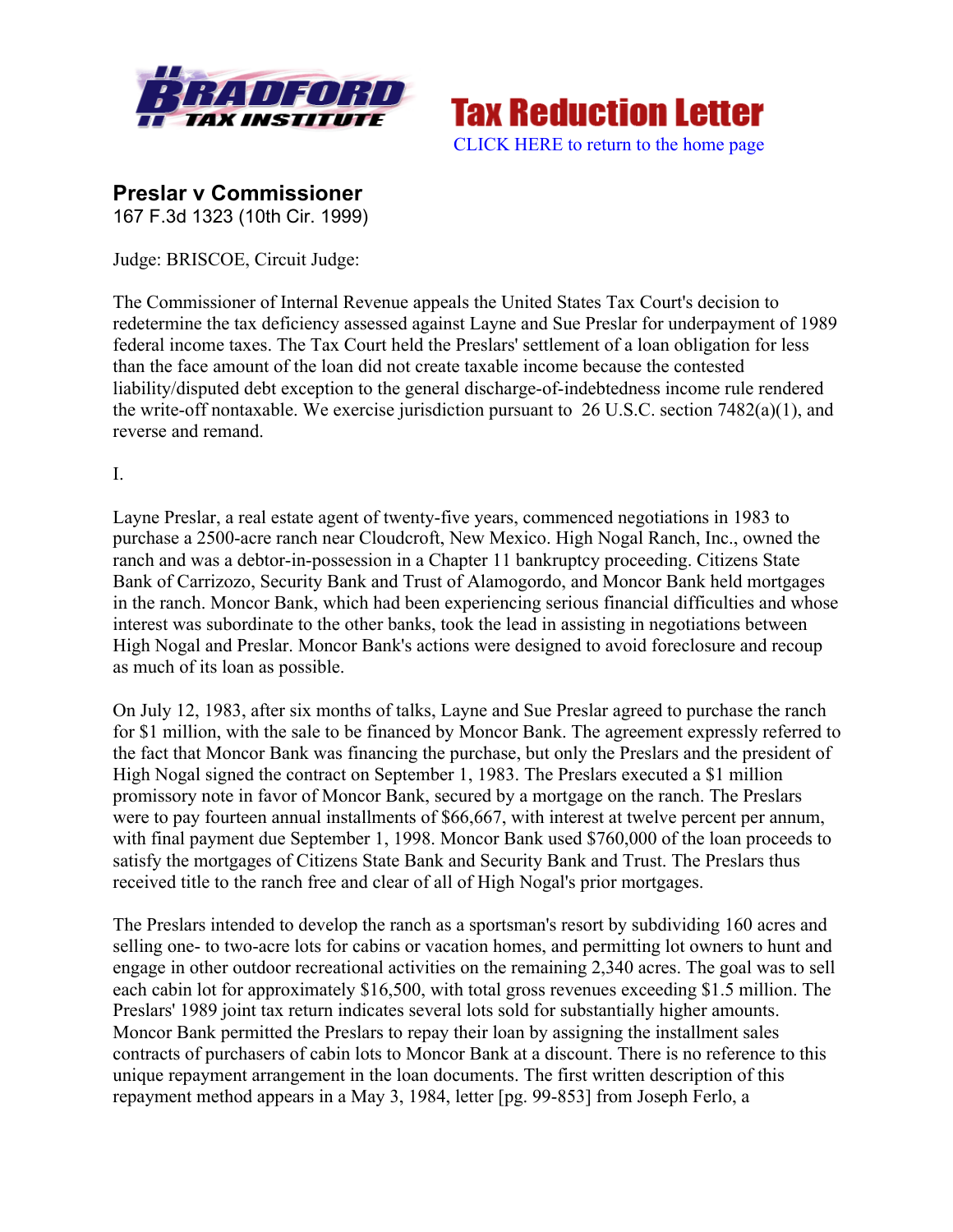representative of Moncor Bank, to Layne Preslar. The arrangement is also discussed in an unsigned 1985 "Dealer Agreement" between Moncor Bank and the Preslars. When each cabin lot was sold, the Preslars assigned and physically transferred the written sales contract to Moncor Bank. In return, Moncor Bank credited the Preslars' debt obligation in an amount equal to 95 percent of the stated principal contract price, regardless of actual payments received from the purchaser. Moncor Bank received a security interest in each lot sold to protect its interests in the event a purchaser defaulted. Between September 1983 and August 1985, the Preslars sold nineteen cabin lots and had assigned most of the contracts to Moncor Bank prior to its declared insolvency. Moncor Bank had credited the Preslars' principal loan balance with approximately \$200,000. Funds applied to interest are not included in this amount; thus, the aggregate amount of discounted installment contracts assigned to Moncor Bank exceeded \$200,000.

In August 1985, Moncor Bank was declared insolvent and the Federal Deposit Insurance Corporation (FDIC) was appointed as receiver. The FDIC notified the Preslars of the insolvency and advised them to make all future payments on their loan to the FDIC. The FDIC refused to accept further assignments of sale contracts as repayment and ordered the Preslars to suspend sales of cabin lots. The Preslars complied with the suspension directive, but made no further payments on the loan.

The Preslars filed an action against the FDIC for breach of contract in September 1985, seeking an order requiring the FDIC to accept assignment of sales contracts as loan repayment. The parties settled the action in December 1988 after the FDIC agreed to accept \$350,000 in full satisfaction of the Preslars' indebtedness. The Preslars borrowed the \$350,000 from another bank and, after the funds were remitted to the FDIC, the original \$1 million promissory note was marked "paid."

At the time of the settlement, the unpaid balance on the Preslars' loan was \$799,463. The Preslars paid a total of \$550,537 on the loan (\$350,000 settlement plus \$200,537 credited for assignment of sales contracts). Therefore, as a result of the settlement, the Preslars' outstanding debt obligation was reduced by \$449,463 (\$1 million less \$550,537).

The Preslars did not include the \$449,463 debt write-off as discharge-of-indebtedness income on their 1989 joint tax return. Rather, they opted to reduce their basis in the ranch by \$430,000 pursuant to Internal Revenue Code section 108(e)(5), 26 U.S.C. section 108(e)(5). The Preslars' 1989 tax return was audited and they were assessed a deficiency because (1) they had realized \$449,463 in discharge-of-indebtedness income, and (2) they were not eligible to treat such income as a purchase price adjustment under section 108(e)(5). A penalty was also assessed under Internal Revenue Code section 6651(a)(1), 26 U.S.C. section 6651(a)(1), for failure to file a timely return.

The Preslars sought a redetermination of the deficiency in United States Tax Court, insisting they were free to treat their settlement with the FDIC as a purchase price adjustment pursuant to section 108(e)(5) and/or common law. They supported this theory in part by claiming the FDIC's refusal to honor their repayment agreement with Moncor Bank amounted to an infirmity relating back to the original sale, thereby negating the general prohibition against treating debt reductions as purchase price adjustments. They further argued the complicated nature of their return was good cause for not timely filing. At no time, however, did the Preslars dispute their underlying liability on the \$1 million note.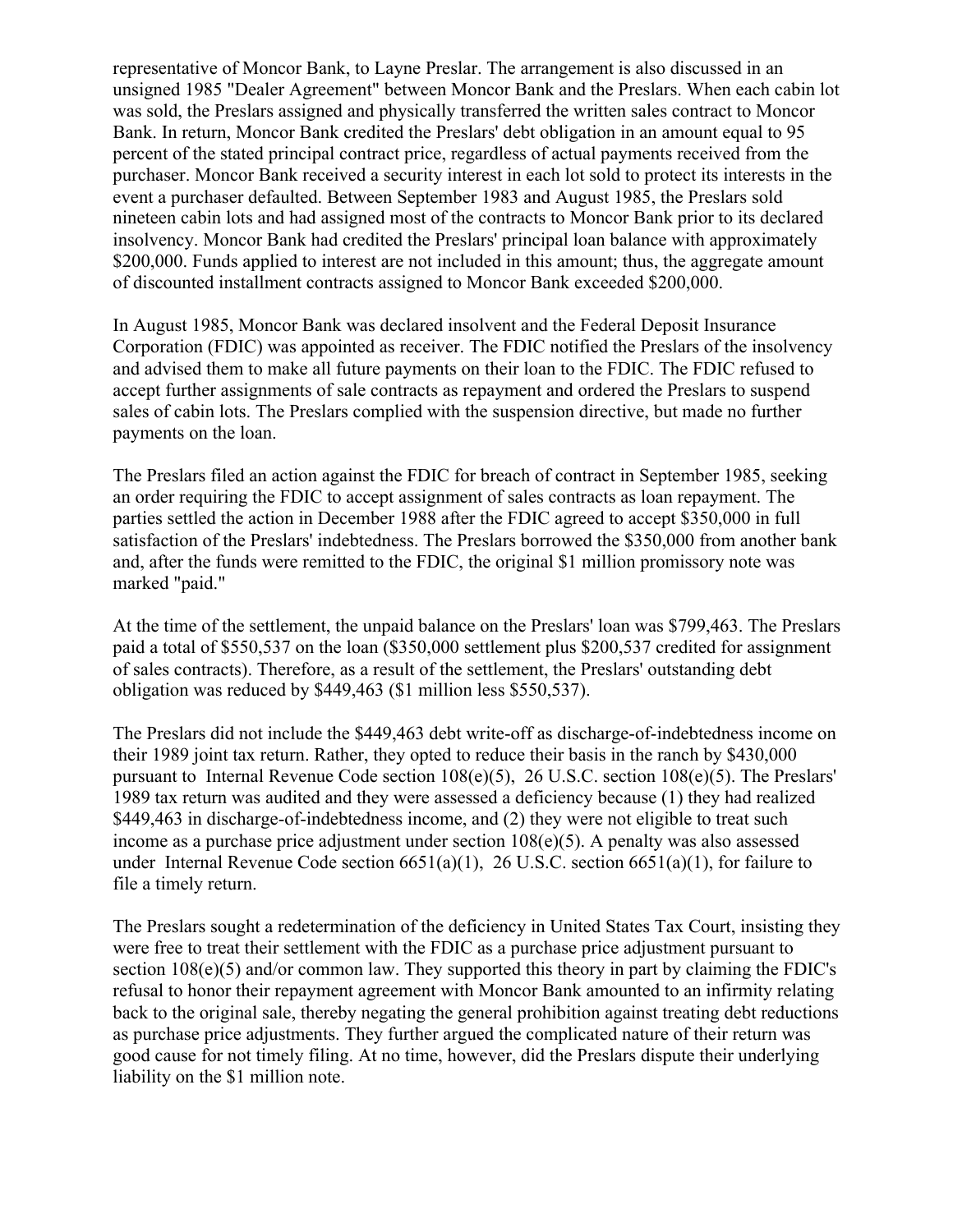The Commissioner responded that the Preslars could not invoke section 108(e)(5) because that provision applies only to situations where the seller of property agrees to reduce the amount of the purchaser's debt flowing from the property sale. In this case, the Commissioner argued, the property seller was High Nogal. The party responsible for reducing the Preslars' debt was not the seller but was the FDIC (as re-[pg. 99-854] ceiver for Moncor Bank), thereby rendering section 108(e)(5) inapplicable. The Commissioner also argued the common law purchase price adjustment rule did not survive the adoption of section 108(e)(5). Finally, the Commissioner maintained the Preslars had not demonstrated good cause for the untimely filing of their 1989 return.

The Tax Court ruled in favor of the Preslars without addressing the purchase price adjustment issue. Instead, the court sua sponte invoked the contested liability doctrine and held the Preslars' unusual payment arrangement with Moncor Bank caused their liability for the full \$1 million loan to be brought into question. The court determined the true amount of the Preslars' indebtedness was not firmly established until they settled with the FDIC; thus, no discharge-ofindebtedness income could have accrued to the Preslars as a result of the settlement. Although the court held the Preslars' untimely filing was not justified, it reasoned the absence of a tax deficiency negated the penalty assessment. The Preslars do not appeal the determination that their untimely filing was not justified.

### II.

Decisions of the United States Tax Court are reviewed "in the same manner and to the same extent as decisions of the district courts in civil actions tried without a jury." 26 U.S.C. section 7482(a)(1). We review the Tax Court's factual findings for clear error and its legal conclusions de novo. See Schelble v. Commissioner, 130 F.3d 1388, 1391 [80 AFTR 2d 97-8226] (10th Cir. 1997). The Preslars have the burden of proving the Commissioner's determinations are incorrect on factual issues. See id. (citing Tax Ct. R. Prac. & Proc. 142(a); Welch v. Helvering, 290 U.S. 111, 115 [12 AFTR 1456] (1933)). 2

### Discharge-of-Indebtedness Income

Section 61(a) of the Internal Revenue Code broadly defines "gross income" as "all income from whatever source derived" except as expressly provided otherwise. 26 U.S.C. section 61(a). The phrase is intended to capture all "accessions to wealth, clearly realized, and over which the taxpayers have complete dominion." Commissioner v. Glenshaw Glass Co., 348 U.S. 426, 431 [47 AFTR 162] (1955). From its enactment, the "sweeping scope" of this provision and its statutory predecessors has been consistently emphasized by the Supreme Court. See Commissioner v. Schleier, 515 U.S. 323, 327-28 [75 AFTR 2d 95-2675] (1995); Glenshaw Glass, 348 U.S. at 429-32 & n.11.

[1] This case centers around the Commissioner's determination of the Preslars' discharge-ofindebtedness income after they settled their loan obligation with the FDIC in December 1988. The concept of discharge-of-indebtedness income, first articulated in United States v. Kirby Lumber Co., 284 U.S. 1 [10 AFTR 458] (1931), and later codified in 26 U.S.C. section  $61(a)(12)$ , requires taxpayers who have incurred a financial obligation that is later discharged in whole or in part, to recognize as taxable income the extent of the reduction in the obligation. Two rationales have been identified for this rule: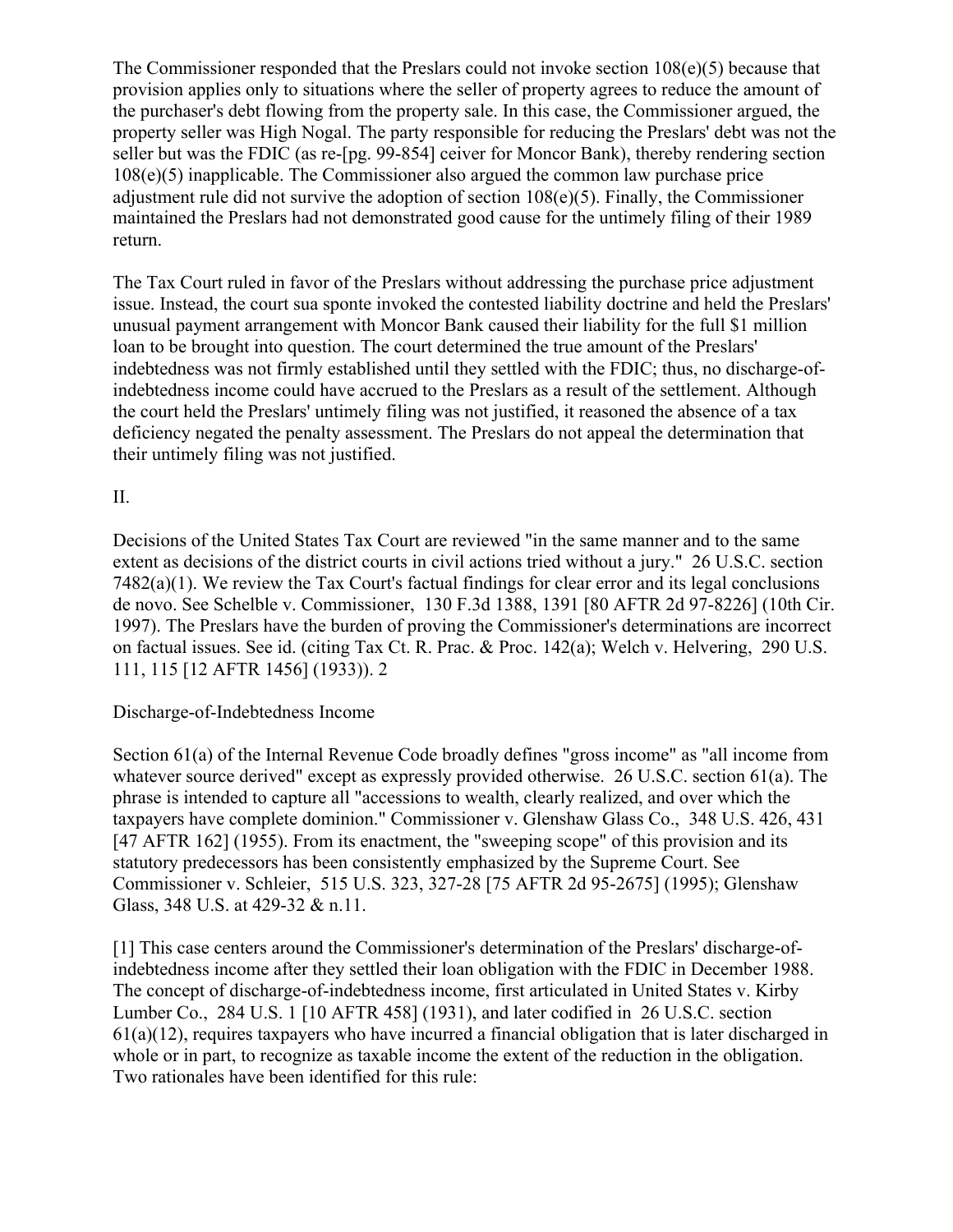This rule is based on the premise that the taxpayer has an increase in wealth due to the reduction in valid claims against the taxpayer's assets. In the alternative it has been suggested that taxation is appropriate because the consideration received by a taxpayer in exchange for [his] indebtedness is not included in income when received because of the obligation to repay and the cancellation of that obligation removes the reason for the original exclusion.

2 Jacob Mertens, Jr., Mertens Law of Federal Income Taxation section 11.01 (1996). Loans ordinarily are not taxable because the borrower has assumed an obligation to repay the debt in full at some future date. See Commissioner v. Tufts, 461 U.S. 300, 307 [51 AFTR 2d 83-1132] (1983). Discharge-of-indebtedness principles come into play, however, if that assumption of [pg. 99-855] repayment proves erroneous. Otherwise, taxpayers could secure income with no resulting tax liability.

It is undisputed that the Preslars financed their purchase of the ranch in 1983 by executing a \$1 million promissory note in favor of Moncor Bank. It is similarly uncontested that when the Preslars settled their lawsuit with the FDIC in 1988, thereby extinguishing all obligations arising from the 1983 loan, only \$550,537 had been paid on the loan principal. Nevertheless, the Tax Court ruled the Preslars' underlying debt was disputed and fell within the judicially-created "contested liability" exception to discharge-of-indebtedness income.

#### Contested Liability/Disputed Debt Exception

The "contested liability" or, as it is occasionally known, "disputed debt" doctrine rests on the premise that if a taxpayer disputes the original amount of a debt in good faith, a subsequent settlement of that dispute is "treated as the amount of debt cognizable for tax purposes." Zarin v. Commissioner, 916 F.2d 110, 115 [66 AFTR 2d 90-5679] (3d Cir. 1990). In other words, the "excess of the original debt over the amount determined to have been due" may be disregarded in calculating gross income. Id. The few decisions that have interpreted this doctrine have generated considerable controversy.

The origins of the contested liability doctrine can be traced to N. Sobel, Inc. v. Commissioner, 40 B.T.A. 1263 (1939), a case arising during the Great Depression. In that case, a New York corporation purchased 100 shares of a bank's stock and signed a \$21,700 note as payment. When the note matured, the stock was worthless. The corporation sued the bank for rescission, insisting the loan contravened state law and the bank had failed to fulfill its promise to guarantee the corporation against loss. Shortly thereafter, the state superintendent of banks closed the bank because of insolvency and initiated a countersuit against the corporation for the amount of the note. The parties ultimately settled the consolidated proceedings with the corporation paying the superintendent \$10,850 in return for discharge of the debt. The corporation then took a \$10,850 deduction in the year of settlement. The Commissioner disallowed the deduction and assessed a \$10,850 deficiency, representing the amount of the original loan over the settlement figure. The Board of Tax Appeals reversed the ruling and upheld the deduction, concluding the corporation's ownership of the shares and the degree of liability on the note were highly unclear. See id. at 1265 ("There is question whether the taxpayer bought property in 1929 and question as to its liability and the amount thereof.") (emphasis added). The Board found the corporation's financial obligations could not be assessed definitively prior to resolution of its dispute with the superintendent and, since settlement compromised the parties' claims and precluded recognition of their legal rights, the existence and amount of the corporation liability were not fixed until the date of settlement. Thus, release of the note did not amount to a gain for the corporation.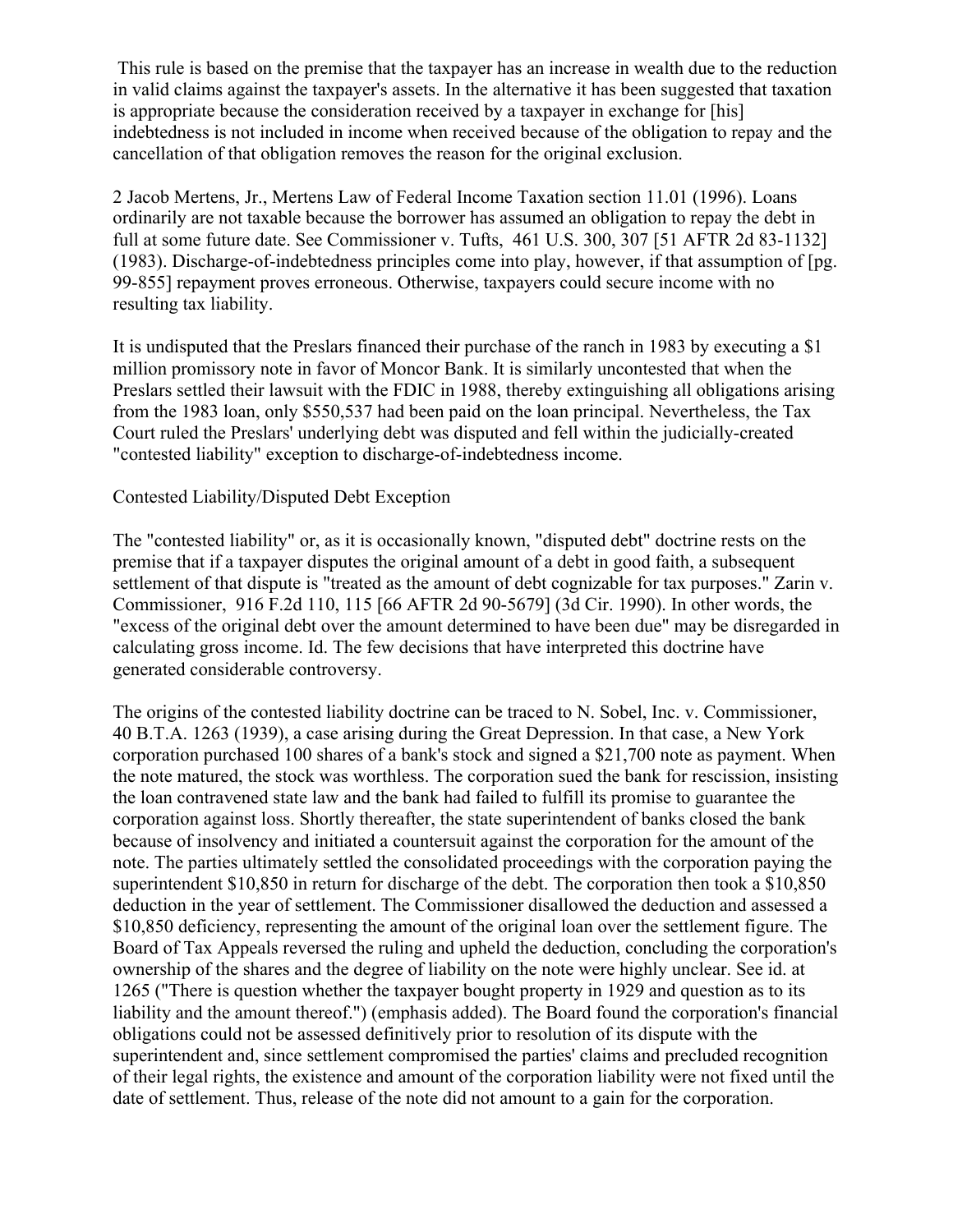In Zarin, the court embraced the reasoning of N. Sobel while reversing the Commissioner's recognition of discharge-of-indebtedness income. The state gaming commission identified Zarin as a compulsive gambler and ordered an Atlantic City casino to refrain from issuing him additional credit, but the casino ignored the commission. When Zarin's debt surpassed \$3.4 million, the casino filed a state action to collect the funds. Zarin initially denied liability on the grounds the casino's claim was unenforceable under New Jersey law. The parties later settled the dispute for \$500,000. After Zarin failed to account for the debt write-off on his tax return, the Commissioner assessed a deficiency for approximately \$2.9 million, the amount by which Zarin's underlying debt exceeded his settlement with the casino. The Tax Court affirmed. However, a divided Third Circuit held Zarin had no discharge-of-indebtedness income because, inter alia, his transaction with the casino arose from a contested liability. 916 F.2d at 115-16. Citing no authority, the majority reasoned that "[w]hen a debt is unenforceable, it follows [pg. 99-856] that the amount of the debt, and not just the liability thereon, is in dispute." Id. at 116. Therefore, the \$500,000 settlement "fixed the amount of loss and the amount of debt cognizable for tax purposes." Id.

The problem with the Third Circuit's holding is it treats liquidated and unliquidated debts alike. The whole theory behind requiring that the amount of a debt be disputed before the contested liability exception can be triggered is that only in the context of disputed debts is the Internal Revenue Service (IRS) unaware of the exact consideration initially exchanged in a transaction. See Daniel Shaviro, The Man Who Lost Too Much: Zarin v. Commissioner and the Measurement of Taxable Consumption, 45 Tax L. Rev. 215, 256 (1990). The mere fact that a taxpayer challenges the enforceability of a debt in good faith does not necessarily mean he or she is shielded from discharge-of-indebtedness income upon resolution of the dispute. To implicate the contested liability doctrine, the original amount of the debt must be unliquidated. A total denial of liability is not a dispute touching upon the amount of the underlying debt. 3 One commentator has observed:

Enforceability of the debt...should not affect the tax treatment of the transaction. If the parties initially treated the transaction as a loan when the loan proceeds were received, thereby not declaring the receipt as income, then the transaction should be treated consistently when the loan is discharged and income should be declared in the amount of the discharge.

Gregory M. Giangiordano, Taxation-Discharge of Indebtedness Income-Zarin v. Commissioner, 64 Temp. L. Rev. 1189, 1202 n.88 (1991). A holding to the contrary would strain IRS treatment of unenforceable debts and, in large part, disavow the Supreme Court's mandate that the phrase "gross income" be interpreted as broadly as the Constitution permits. See Glenshaw Glass, 348 U.S. at 432 & n.11.

This conclusion is underscored by the Supreme Court's holding in Tufts that a nonrecourse mortgage (i.e., taxpayer has no personal liability upon default) must be treated as an enforceable loan both when it is made and when it is discharged. 461 U.S. at 311-13. The Court reasoned that because the indebtedness is treated as a true debt when it is incurred, it must be treated as a true debt when it is discharged, with all the attendant tax consequences. Id. at 309-10. It seems evident from this ruling that if the distinction between the recourse and nonrecourse nature of a loan has no bearing on calculation of gross income, the enforceability of a debt should be of equally minimal importance. Of course, if the debt is unenforceable as a result of an infirmity at the time of its creation (e.g., fraud or misrepresentation), tax liability may be avoided through a purchase price reduction under 26 U.S.C. section 108(e)(5) or an "infirmity exception."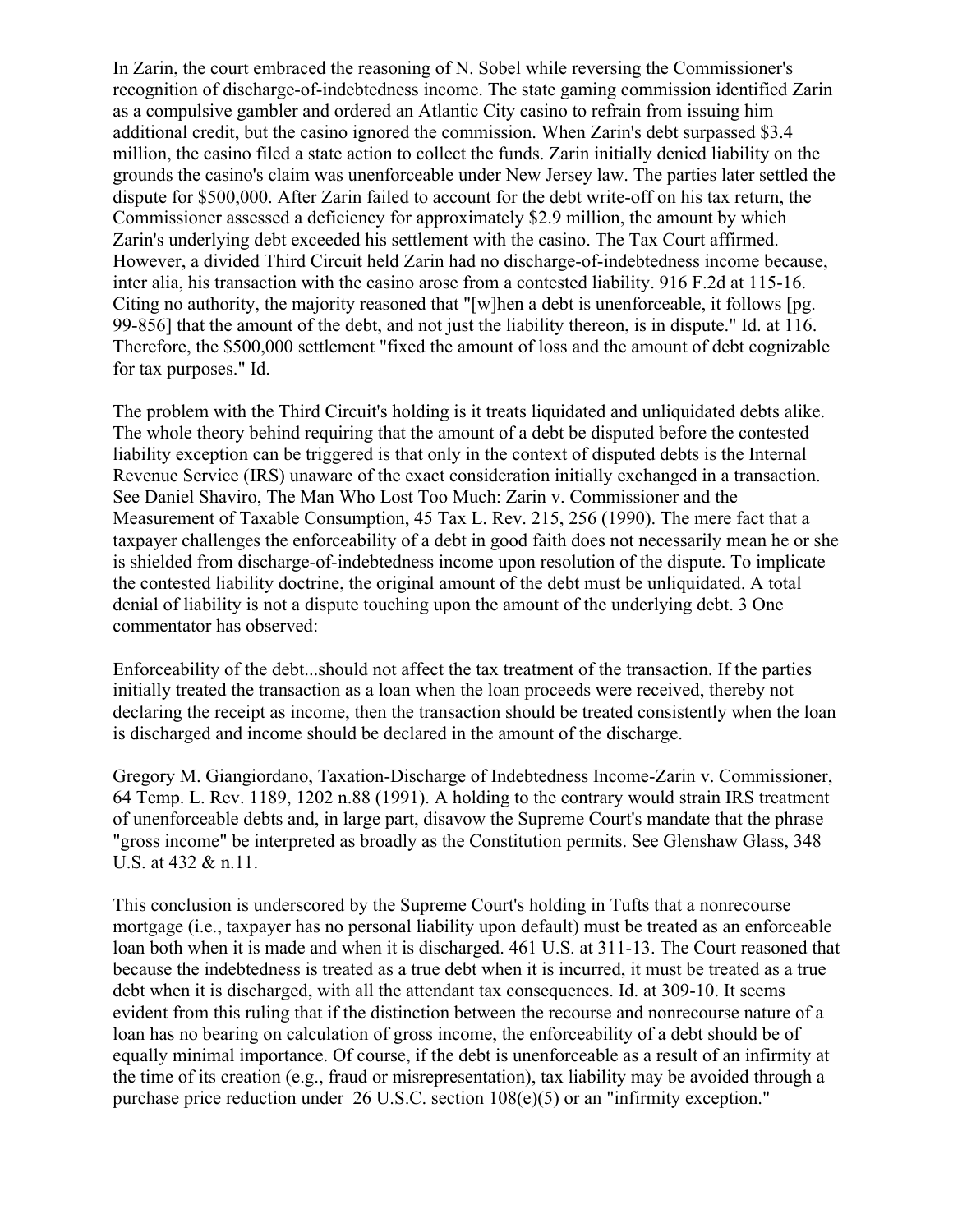The Tax Court in this case and the court in Zarin cited United States v. Hall, 307 F.2d 238 [10 AFTR 2d 5465] (10th Cir. 1962), in support of their contested liability holdings. In Hall, the taxpayer incurred gambling losses at a Las Vegas club in an estimated range of \$145,000 to \$478,000. One of the owners of the club agreed to forgive the debt in return for a one-half interest in the taxpayer's cattle. Just prior to transfer of the interest in the cattle, which had a base value of \$148,110, the parties mutually agreed to assess the taxpayer's losses at \$150,000. The Commissioner sought to assess the taxpayer with \$1,890 as discharge-of-indebtedness income. Without raising the contested liability doctrine, we rejected the Commissioner's position and held "a gambling debt, being unenforceable in every state, has but slight potential and does not meet the requirements [pg. 99-857] of debt necessary to justify the mechanical operation of general rules of tax law relating to cancellation of debt." Id. at 241.

Whether Hall has continued viability is questionable in light of the Supreme Court's holding in Tufts. The emphasis on a taxpayer's lack of legal obligation to pay a gambling debt in Hall is difficult to reconcile with Tuft's disregard of the nonrecourse nature of a loan in calculating gross income. Even if parts of Hall remain viable, however, the opinion would offer little refuge to the Preslars. The debt in Hall was unliquidated. The taxpayer's underlying obligation, therefore, could not be assessed prior to settlement with the club owner. Such a scenario is not present here. In this case, the Tax Court observed that "the unusual payment arrangement between [the Preslars] and Moncor Bank relating to the Bank loan casts significant doubt on [the Preslars'] liability for the total \$1 million stated principal amount of the Bank loan." Tax Ct. Op. at 8. Accepting the Preslars' contention that their \$1 million purchase price had been inflated and did not reflect the fair market value of the ranch, the Tax Court suggested the Preslars had agreed to the terms of the financing arrangement only after Moncor Bank assented to a favorable repayment scheme involving assignment of installment sales contracts. The court held when the FDIC refused to honor this payment arrangement, "a legitimate dispute arose regarding the nature and amount of [the Preslars'] liability on the Bank loan." Id. Only after the Preslars and the FDIC settled their subsequent lawsuit, the court reasoned, was the amount of liability on the loan finally established.

It is conceivable that two parties could negotiate a loan transaction in which the underlying amount of a debt is tied to the existence or nonexistence of some post-execution event. Indeed, the IRS has defined "indebtedness" as "an obligation, absolute and not contingent, to pay on demand or within a given time, in cash or another medium, a fixed amount." Treas. Reg. section 1.108(b)-1(c), 26 C.F.R. section 1.108(b)-1(c) (1998). 4 Contrary to the Tax Court's representations, however, there is no evidence of such an agreement here.

The Preslars advanced no competent evidence to support their theory that their loan obligation was linked to the repayment scheme. They maintain that, although they did not state it in writing, their acquiescence in the \$1 million purchase price hinged on their being able to satisfy the debt through assignment of installment contracts. Thus, when the FDIC refused to honor the assignments, a concomitant reduction in their liability was necessary. In other words, the "FDIC could not enforce the ranch loan without abiding by the [unsigned] Dealer Agreement. The loan and the Dealer Agreement were two sides of an integrated transaction." Appellees' Br. at 4-5. Neither the May 1984 letter from Moncor Bank to Layne Preslar nor the unsigned 1985 Dealer Agreement, however, contains any statement evincing an intent to link the underlying liability with the repayment scheme. Further, if the parties desired the loan obligation to be inextricably intertwined with the repayment arrangement, that condition should have been memorialized in the loan document and not merely set out in a letter eight months after the loan was formalized.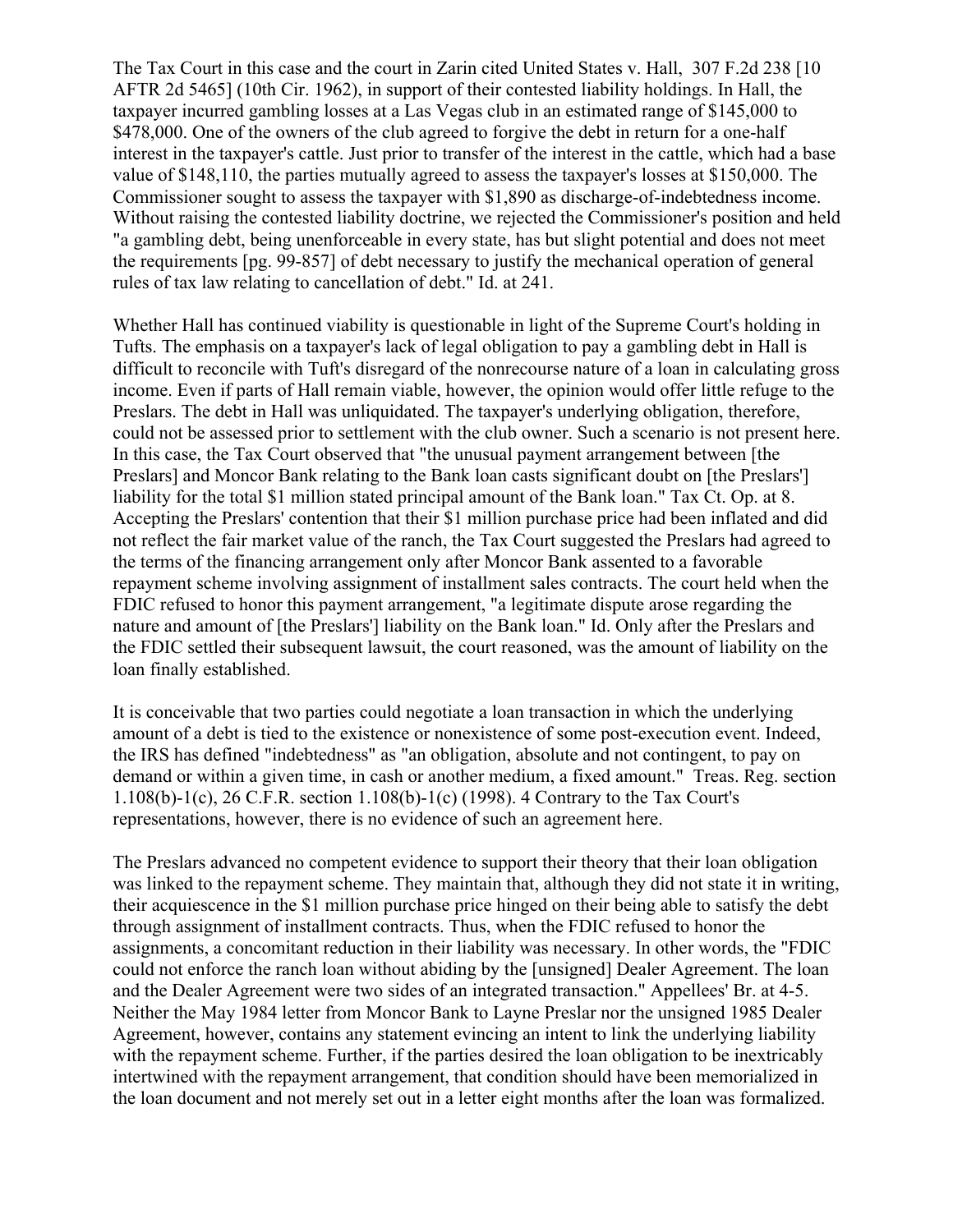The dissent's protestations notwithstanding, Layne Preslar's own self-serving testimony regarding the intentions of the parties to the original loan agreement is not sufficient to support the Preslars' integrated transaction theory. See Philhall Corp. v. United States, 546 F.2d 210, 215 [39 AFTR 2d 77-420] (6th Cir. 1976) ("[T]he testimony of [a] taxpayer as to intent, standing alone and unsupported by objective facts, [is] insufficient as a matter of law."); Nasser v. United States, 257 F. Supp. 443, 447 [18 AFTR 2d 5083] (N.D. Cal. 1966) (same).

In addition, the Preslars' characterization of their dispute with the FDIC as the cul-[pg. 99-858] mination of their dispute over the ranch loan is not faithful to the evidence. The dispute with the FDIC focused only on the terms of repayment; it did not touch upon the amount or validity of the Preslars' debt. See Stipulation of Facts at paragraph 36. This conclusion is highlighted by the relief sought from the FDIC. As an alternative to accepting assignment of contracts, the Preslars requested that the FDIC "substantially discount the remaining amount due on their loan." Id. Such a position evidences the Preslars' recognition that they had a fixed and certain liability at the time the FDIC took control of their loan from Moncor Bank. In fact, Layne Preslar conceded he understood he was personally liable for the full amount of the \$1 million note in the event he could not sell a sufficient number of lots. In sum, the Preslars' underlying indebtedness remained liquidated at all times.

Although ultimately irrelevant, the Preslars offered no evidence, other than Layne Preslar's selfserving testimony, that the fair market value of the ranch differed from their \$1 million purchase price. They introduced no expert appraisals at trial to support their inflation of value theory. The only references in the record to appraisals are those allegedly conducted immediately prior to the settlement with the FDIC. However, the alleged appraisals were not admitted at trial. The Preslars suggest an August 31, 1983, transcript of judgment in the amount of \$495,957 unencumbering Moncor Bank's lien on the ranch reflects the true value of the property. This document, however, is merely one of a series of judgment transcripts filed releasing liens on the ranch. Indeed, two other banks held outstanding prior mortgages on the ranch totaling approximately \$760,000. The court cannot extrapolate the value of property from a single creditor's two-year-old judgment. Moreover, even if the Preslars could demonstrate the property was worth less than the purchase price, they still could not invoke the contested liability doctrine in the absence of proof the loan they executed was tainted by fraud or material misrepresentations, because the underlying amount of their debt obligation remained liquidated. Cf. Commissioner v. Sherman, 135 F.2d 68, 70 [30 AFTR 1378] (6th Cir. 1943) (settlement following taxpayer's contest of duty to repay full amount of mortgage based on misrepresentations at time of contracting did not leave taxpayer with discharge-of-indebtedness income). There are no allegations of fraud or misrepresentation in this case.

Finally, the Preslars contend their transaction with Moncor Bank made little economic sense and was done only to accommodate Moncor Bank in its attempts to pacify bank regulators. This argument has little merit. It is highly doubtful that an experienced real estate agent like Layne Preslar would spend six months negotiating the price of the ranch only to then agree to a grossly overstated figure. Even more incredible is the notion that the Preslars would have exposed themselves to \$1 million of personal liability out of pure benevolence for the bank. As the Commissioner points out, if the Preslars had sold all ninety-six lots for \$16,500 as they claimed they could during loan negotiations with Moncor Bank, they would have netted a gross profit of more than \$300,000. Moncor Bank fully expected the Preslars to be successful in their sales of lots and anticipated profits. The deal that the Preslars brokered with Moncor Bank made total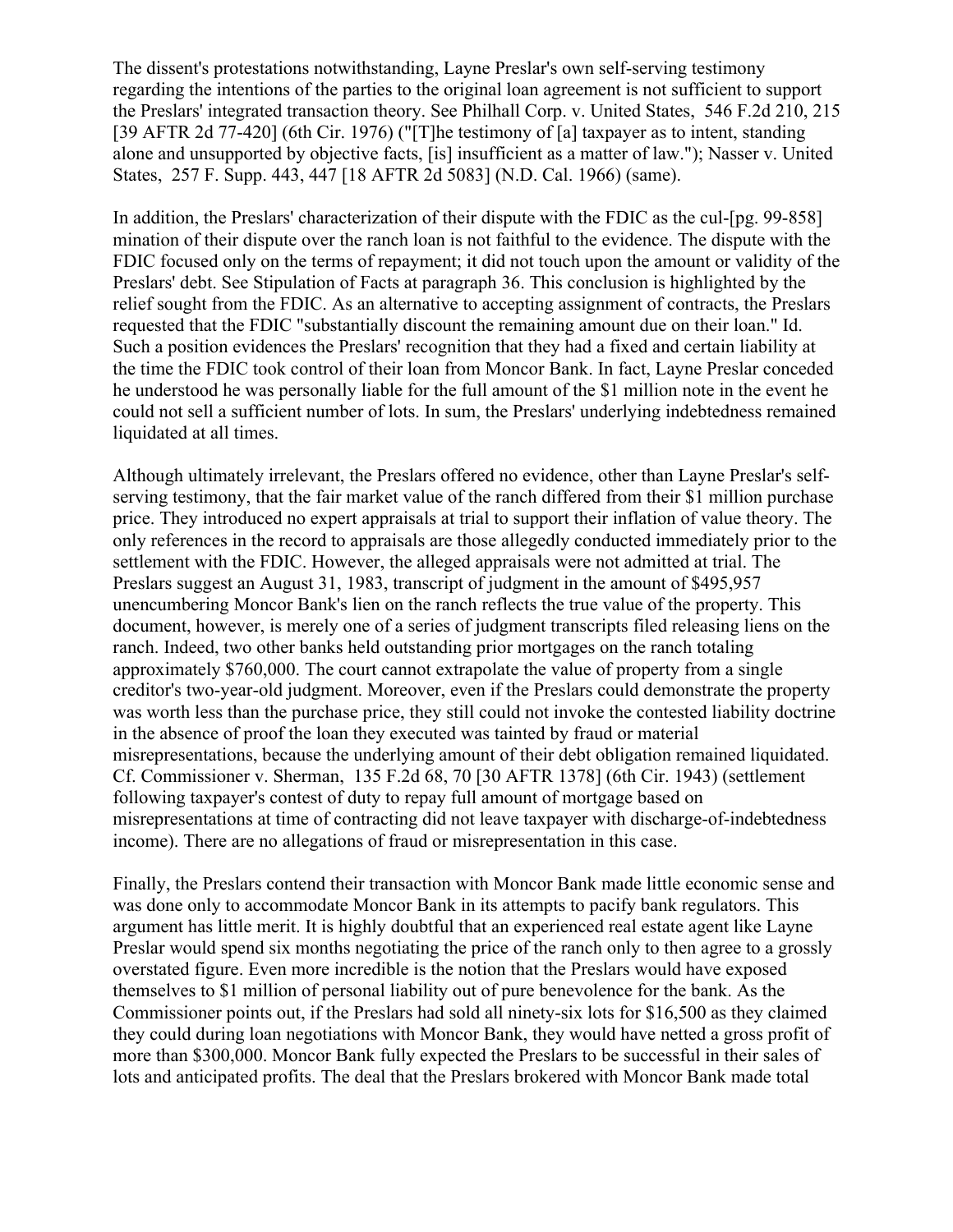economic sense. The Tax Court's invocation of the contested liability doctrine in the face of the record presented was unwarranted.

Purchase Price Adjustment

Another method by which taxpayers can avoid discharge-of-indebtedness income is to classify their debt reductions as purchase price adjustments. This rule permits taxpayers to reflect their debt reduction by adjusting the basis of their property rather than recognizing an immediate gain as cancellation of indebtedness. Although this principle had been part of the common law for decades, Congress codified the rule as part of the Bankruptcy Tax Act of 1980, Pub. L. No. 96- 589, section 2(a), 94 Stat. 3389, 3389-90 (1980) (codified at 26 U.S.C. section 108(e)(5)). The statute now provides: [pg. 99-859]

 $If -$ 

(A) the debt of a purchaser of property to the seller of such property which arose out of the purchase of such property is reduced,

(B) such reduction does not occur -

(i) in a title 11 case, or

(ii) when the purchaser is insolvent, and

(C) but for this paragraph, such reduction would be treated as income to the purchaser from the discharge of indebtedness,

then such reduction shall be treated as a purchase price adjustment.

26 U.S.C. section 108(e)(5) (1988).

The Preslars cannot treat their settlement with the FDIC as a purchase price reduction. Section 108(e)(5) applies only to direct agreements between a purchaser and seller. S. Rep. No. 96-1035 at 16 (1980), reprinted in 1980 U.S.C.C.A.N. 7017, 7031. "If the debt has been transferred by the seller to a third party (whether or not related to the seller), or if the property has been transferred by the buyer to a third party (whether or not related to the buyer)," the purchase price reduction exception is not available and normal discharge-of-indebtedness rules control. Id.; see 2 Mertens Law of Federal Income Taxation sections 11.20, 11.25. The seller in this case was High Nogal. Although Moncor Bank helped negotiate the terms of the sale, it did so only in its capacity as a mortgage holder. The Preslars make much of the fact that one of the signatories to the "Sellers Statement" memorializing the sale was a Moncor Bank representative. However, the vicepresident of Moncor Bank testified the bank signed the document at the insistence of the title companies. As neither Moncor Bank nor its receiver, the FDIC, was the seller of the property, the loan settlement the Preslars negotiated with the FDIC does not permit them to invoke the debt reduction as a purchase price adjustment under section 108(e)(5). 5

The Preslars seek to avoid the requirements of section  $108(e)(5)$  by arguing the transaction is embraced by: (1) a "seller financing" exception; (2) the common law purchase price reduction doctrine; or (3) a third-party transfer exception in cases of infirmities relating back to the original transaction. We address each theory in turn.

Seller Financing Exception - Citing Danenberg v. Commissioner, 73 T.C. 370 (1979), the Preslars contend a party financing the sale of property may be treated as the seller for purposes of section 108(e)(5). The Preslars misconstrue Danenberg. Danenberg involved two insolvent taxpayers attempting to sell property previously pledged as collateral on a bank loan. All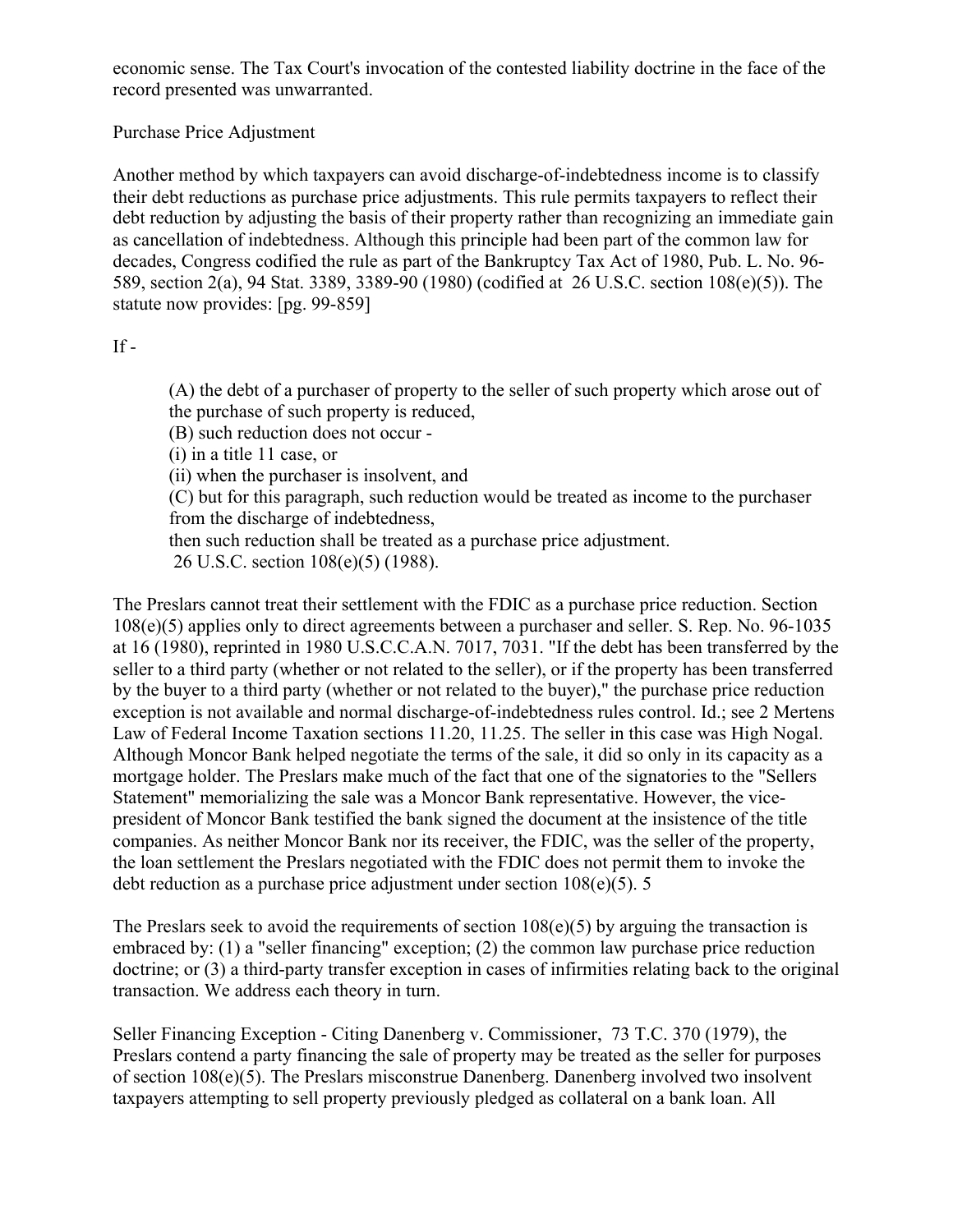negotiations were subject to approval by the bank. The taxpayers agreed on a purchase price with several of their creditors and obtained the bank's approval. The Commissioner assessed a deficiency based on failure to account for long-term gains from the sale. The issue before the Tax Court centered not on discharge-of-indebtedness income but on whether the taxpayers were required to recognize gain from the sale of property pursuant to 26 U.S.C. section 1002. 6 The Tax Court determined a gain had to be recognized because the taxpayers were the sellers of the property. Only after the sale had been consummated did a "second transaction" occur in which the proceeds were paid to the bank and used to reduce taxpayers' indebtedness. The instant action involves neither insolvent taxpayers nor treatment of gain or loss on disposition of property. If anything, Danenberg supports the Commissioner's contention that High Nogal and not Moncor Bank was the seller.

Common Law Purchase Price Reduction Doctrine - The Preslars insist the common law purchase price reduction doctrine [pg. 99-860] may be invoked in cases where 26 U.S.C. section  $108(e)(5)$  is inapplicable. The Commissioner responds that section  $108(e)(5)$  has displaced the common law on this issue and, in any event, a debt reduction by a third-party lender was not considered a purchase price adjustment under common law. See Fifth Ave.-Fourteenth Ct. Corp. v. Commissioner, 147 F.2d 453, 456-57 [33 AFTR 692] (2d Cir. 1944) (doctrine does not apply where reduction results from arms-length transaction relating solely to debt itself).

It is clear the case law developed prior to enactment of section  $108(e)(5)$  did not extend the purchase price reduction exception to debt settlements outside the purchase money mortgage context. 2 Mertens Law of Federal Income Taxation section 11.25. The case law was not consistent, however, with respect to purchase money mortgages involving third parties. Compare Fifth Ave., 147 F.2d at 456-57 (doctrine does not apply to third-party transactions), with Hirsch v. Commissioner, 115 F.2d 656, 657-59 [25 AFTR 1038] (7th Cir. 1940) (doctrine does apply to third-party transactions).

The Hirsch case relied on Bowers v. Kerbaugh-Empire Co., 271 U.S. 170 [5 AFTR 6014] (1926), a decision implicitly repudiated in subsequent years. See Glenshaw Glass, 348 U.S. at 429-32 & n.11; Kirby Lumber, 284 U.S. at 2. Further, section  $108(e)(5)$  was intended, at least in part, to create uniformity in this jurisprudence. See S. Rep. No. 96-1035 at 16-17 (1980), reprinted in 1980 U.S.C.C.A.N. 7017, 7031-32 ("This provision is intended to eliminate disagreements between the Internal Revenue Service and the debtor as to whether, in a particular case to which the provision applies, the debt reduction should be treated as discharge income or a true price adjustment."). If, as the Preslars argue, the common law rule remains viable and permits taxpayers involved in third-party transactions to treat their debt reductions as purchase price adjustments rather than additions to their gross income, section 108(e)(5) would be rendered meaningless. We agree with the Commissioner's rationale for imposing the direct seller-purchaser negotiation requirement, as articulated in a 1992 revenue ruling:

An agreement to reduce a debt between a purchaser and a third-party lender is not a true adjustment of the purchase price paid for the property because the seller has received the entire purchase price from the purchaser and is not a party to the debt reduction agreement. The debt reduction relates solely to the debt and results in discharge of indebtedness income to the debtor. Rev. Rul. 92-99, 1992-2 C.B. 35. Accordingly, the Preslars may not treat their settlement with the FDIC as a common law purchase price reduction.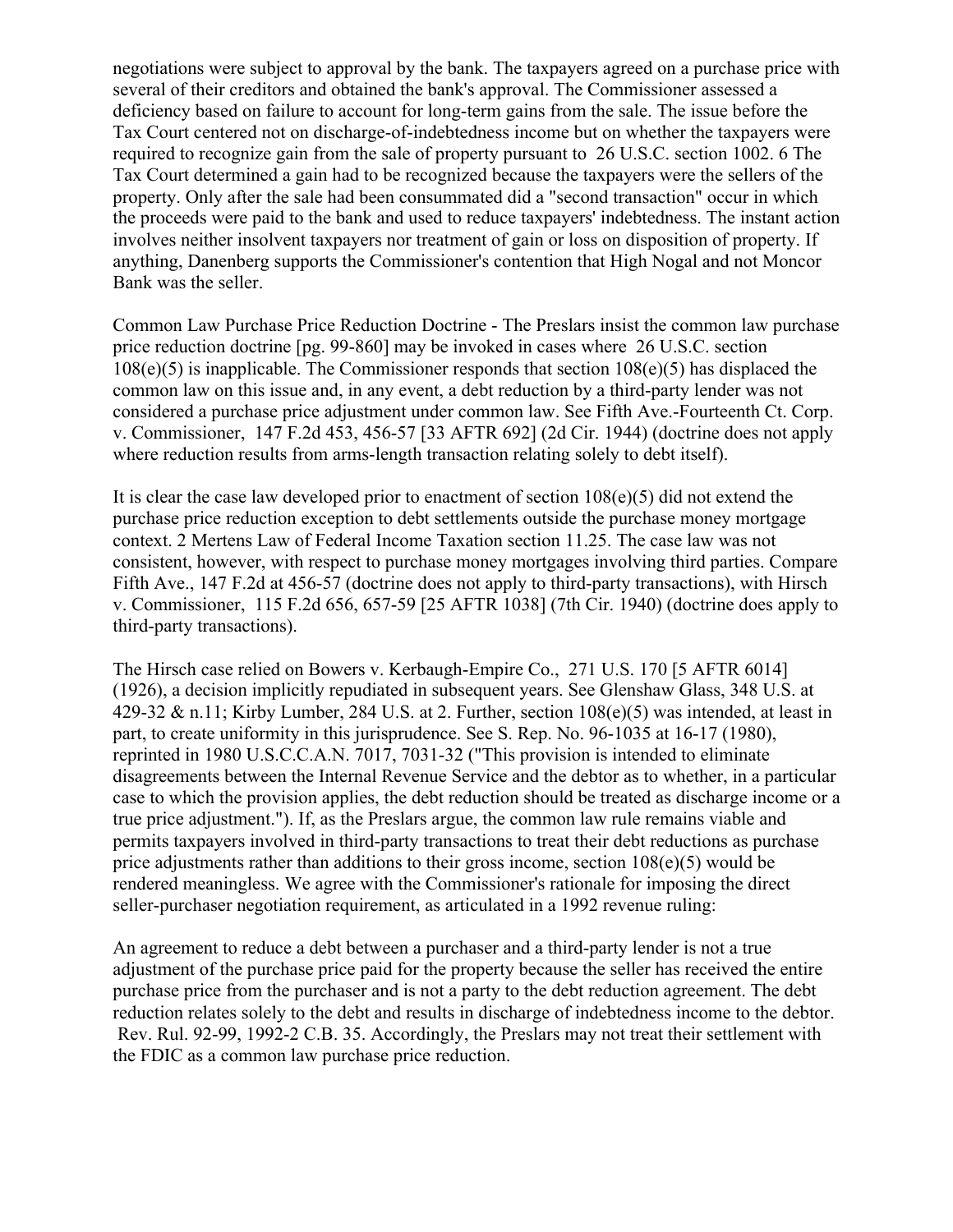Infirmity Exception - The Preslars argue they qualify for the limited "infirmity exception" to the general prohibition against treating debt reductions as purchase price adjustments in other than direct seller-purchaser transactions. Under this narrow exception, taxpayers may treat debt reductions negotiated with third parties as purchase price adjustments "to the extent that the debt reduction by the third-party lender is based on an infirmity that clearly relates back to the original sale (e.g., the seller's inducement of a higher purchase price by misrepresentation of material fact or by fraud)." Rev. Rul. 92-99. As noted, the Preslars have made no allegations of misrepresentation or fraud. The "infirmity" upon which they predicate their theory is the FDIC's refusal to abide by terms of the repayment plan negotiated with Moncor Bank. However, that dispute did not relate back to the original sale; thus, the "infirmity exception" is inapplicable.

### III.

We Reverse the Tax Court's vacatur of the Commissioner's determination of tax deficiency and imposition of untimely filing penalties and Remand the case with instructions to enter judgment in favor of the Commissioner.

## [pg. 99-861]Dissent of Circuit Judge Ebel

### Judge: EBEL, Judge, dissenting:

I respectfully dissent on two independent grounds. First, the record supports - particularly under the clearly erroneous standard - the Tax Court's factual finding that, "[w]hen the FDIC refused to honor [the] payment arrangement with regard to the Bank loan, a legitimate dispute arose regarding the nature and amount of [the Preslars'] liability on the Bank loan." Tax Ct. Op. at 8. This factual finding properly triggers the contested liability doctrine. Second, the Preslars have a potential argument that they are entitled to a purchase-money debt reduction under Internal Revenue Code ("I.R.C.") section 108(e)(5), 26 U.S.C. section 108(e)(5), as Moncor Bank could be viewed, for all substantive purposes, as the seller of the Ranch. On the first ground, I would affirm. Alternatively, if we do not affirm on the first ground, I would, at the least, remand on the second ground for a finding of fact as to whether Moncor Bank could be considered the seller of the Ranch.

### I. Contested Liability

Under the contested liability doctrine or disputed debt exception, when "there is a legitimate dispute between a creditor and a debtor concerning the existence of a liability, and a compromise between the parties is reached, no discharge of indebtedness income will arise as to the contested and unpaid portion of the original liability." 2 Mertens, Law of Federal Income Taxation, section 11.19 at 42 (1996) (citing Zarin v. Commissioner, 916 F.2d 110 [66 AFTR 2d 90-5679] (3d Cir. 1990); N. Sobel, Inc., 40 B.T.A. 1263 (1939)) (emphasis added). Thus, contrary to the majority's view, the contested liability doctrine is not limited to instances where the taxpayer specifically disputes only the amount of the debt and the original amount was unliquidated.

Indeed, the facts of N. Sobel, the seminal contested liability case, belie the majority's position. There, the taxpayer corporation issued a \$21,700 note to pay for 100 shares of a bank's stock. See N. Sobel, 40 B.T.A. at 1264. When the note became due, the corporation refused to pay, disputing not the amount of the note but rather the validity of the note itself "on the ground that the bank made the loan in violation of law and failed to carry out promises to guarantee the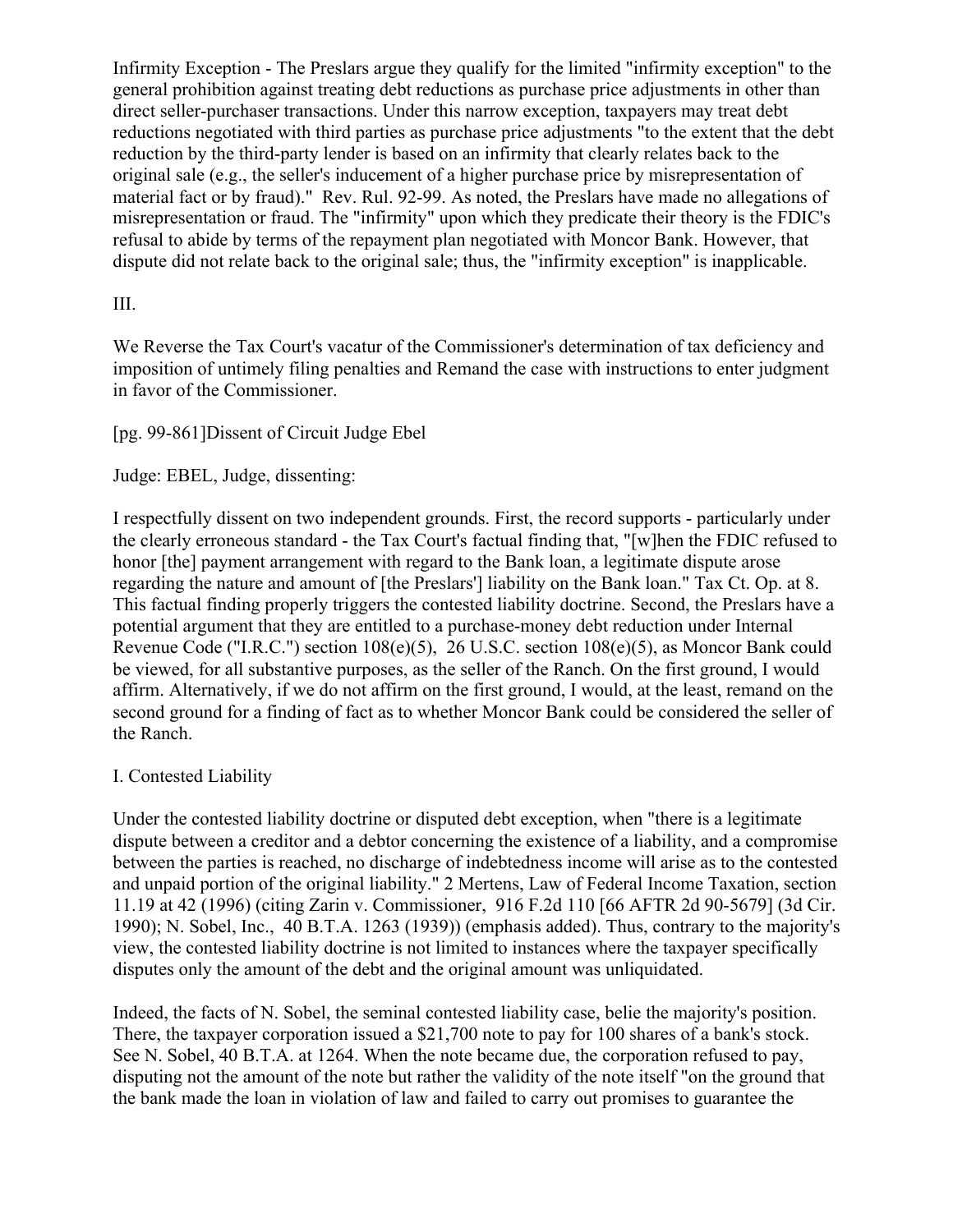[corporation] against loss." Id. The corporation and the bank settled the dispute for \$10,850. The Board of Tax Appeals found no discharge of indebtedness income, even though the corporation did not dispute the amount of the debt and even though the original amount was liquidated (at \$21,700). Id. at 1265. The Board held that the amount of the corporation's liability was "not actual and present" until the corporation's subsequent compromise agreement with the bank. Id. at 1265.

Given N. Sobel, I believe that the majority's view that the contested liability doctrine applies only when the original amount of a debt is disputed and unliquidated is mistakenly narrow. This view ignores the fact that the original amount of a debt is necessarily disputed and may be unliquidated under a good faith dispute over liability "that can be traced to the circumstances in existence at the time of the debt's creation." William R. Culp, Jr., and Richard E. Marsh, Jr., Avoiding Cancellation of Debt Income Where the Liability is Disputed, 74 J. Tax'n 288, 292 (1991); see Zarin, 916 F.2d at 116 ("When a debt is unenforceable, it follows that the amount of the debt, and not just the liability thereon, is in dispute."); cf. N. Sobel, 40 B.T.A. at 1265 (finding corporation's liability was not "definitely fixed" until settlement of its bona fide dispute regarding validity of note). Only upon resolution of the dispute over the existence of liability traceable to the origin of the debt does the "question as to [the taxpayer's] liability and the amount thereof" become "actual and present by any practical purpose," including taxation. N. Sobel, 40 B.T.A. at 1265. Thus, settlement of a dispute over the enforceability of a debt traceable to its origin, such as the settlements in N. Sobel and Zarin, does not result in a windfall. Such settlements merely establish the original amount of liability, as opposed to dis-[pg. 99-862] charging any amount of the original liability.

In this case, the Tax Court made a finding of fact that the Preslars disputed with the FDIC both the nature and amount of their liability on the loan from Moncor Bank. As the majority acknowledges, the Tax Court accepted the Preslars' contention that the \$1 million purchase price for the Ranch had been inflated and that the Preslars and Moncor Bank had agreed to a correspondingly inflated method of repayment involving the assignment of installment sales contracts. See Tax Ct. Op. at 4, 7-8. According to the Tax Court, "[w]hen the FDIC refused to honor this payment arrangement with regard to the Bank loan, a legitimate dispute arose regarding the nature and amount of [the Preslars'] liability on the Bank loan." Id. at 8. Thus, given the proper scope of the contested liability doctrine, I believe that the Preslars' settlement with the FDIC would not result in discharge of indebtedness income if the Tax Court's finding is correct.

The majority rejects the Tax Court's finding, stating that "[t]he Preslars advanced no competent evidence to support their theory that their loan obligation was linked to the repayment scheme," such that the FDIC's refusal to abide by the scheme of inflated repayment would give rise to a dispute regarding the inflated principal of the loan. Ante at 17. However, in arriving at this conclusion, the majority overlooks significant evidence in the record as well as the high standard of clear error for overturning the Tax Court's factual finding. See 26 U.S.C. section 7482(a)(1) (circuit courts review Tax Court decisions "in the same manner and to the same extent as decisions of the district courts in civil actions tried without a jury"); Exxon Corp. v. Gann, 21 F.3d 1002, 1005 (10th Cir. 1994) (viewing the evidence "in the light most favorable to the district court's ruling," we "must accept the district court's findings of fact unless clearly erroneous," that is, unless "on the entire evidence [we are] left with the definite and firm conviction that a mistake has been committed.") (citations and quotations omitted).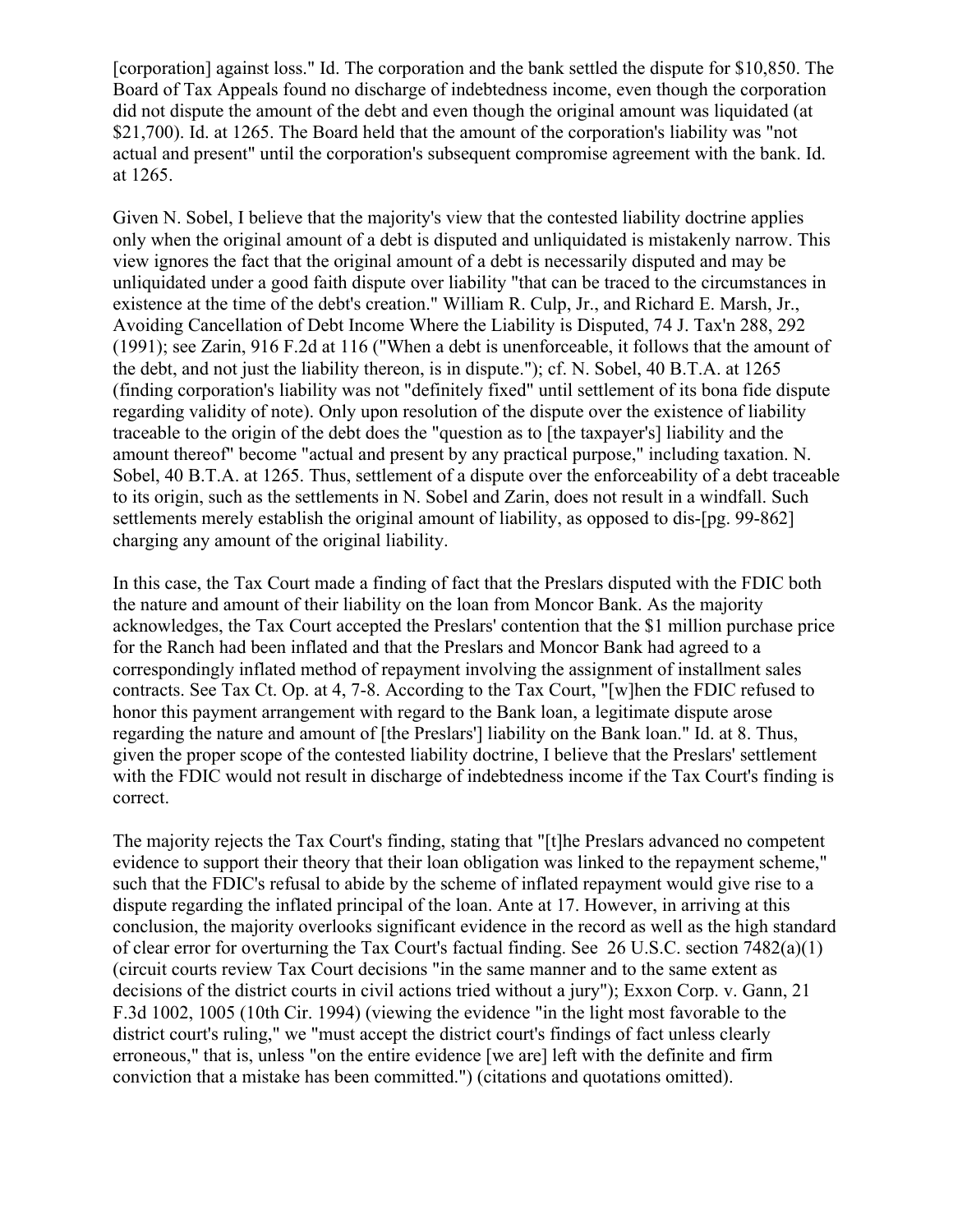Under the clear error standard, I believe we must affirm the Tax Court's finding. The record contains ample evidence upon which the Tax Court could have concluded that the Preslars disputed the initial nature and amount of their liability on the Bank loan. Specifically, the record contains evidence that: (1) during negotiations for the Ranch, Layne Preslar ("Preslar"), an experienced real estate broker, and the Bank had concluded that the fair market value of the Ranch was considerably less than \$1 million, (Tr. at 79); 1 (2) the Bank nevertheless reassured Preslar that the deal for the Ranch would work if Preslar could make the sales of the cabin lots, (Tr. at 79-80); (3) the terms of the deal for the Ranch included the Bank purchasing the installment sales contracts of the cabin lots at 95 percent face value under the Dealer Agreement, (Tr. at 80); (4) the standard percentage for the purchase of such contracts was 35 percent, (Tr. at 110); (5) the Preslars purchased the Ranch in 1983 at the \$1 million price based upon the Bank's agreement to accept the assignment of installment sales contracts as payment, (Tr. at 82); (6) from the first sale of cabin lots in 1984 until Moncor Bank's bankruptcy in 1985, Preslar sold 19 cabin lots and assigned all the installment sales contracts received from purchasers to the Bank, (Tr. at 85, 93); (7) when the FDIC became the receiver of the Bank, it refused to accept further assignments of these installment sales contracts as payment, (Stip. # 34); (8) that, in the alternative to accepting the assignments as payment, the Preslars wanted the FDIC to discount substantially the remaining amount due on the Bank Loan, (Stip. # 35); (9) during settlement agreements with the FDIC, the value of the Ranch was appraised at \$550,000 by a bank financing the Preslars' settlement, (Tr. at 98); (10) Preslar settled his loan with the FDIC for a \$350,000 payment,  $[pg. 99-863]$  (Stip. #39); and (11) the total amount the Preslars ended up paying for the Ranch was \$550,537 (the \$350,000 settlement payment plus \$200,537 in installment payments previously received by the Bank) (Stip. # 40).

From the above evidence, taken from Preslar's testimony at trial and the Stipulation of Facts agreed to by both parties, 2 the Tax Court could permissibly conclude that "a legitimate dispute arose regarding the nature and amount" of the Preslars' liability on the Bank loan once the FDIC refused to accept what the Preslars argued were the original terms allowing him to make payment by assigning installment sales contracts. The evidence would allow the Tax Court to infer that the purchase price of the Ranch was inflated; that the Preslars nevertheless agreed to the Ranch deal, even though the Bank insisted on an inflated purchase price, because they wanted the deal to go through and the Bank agreed to an inflated method of repayment; that the Preslars disputed the nature and amount of their liability on the loan when they requested the FDIC to discount the remaining balance if it would not accept further assignments of sales contracts as payment; 3 and that this dispute is traceable to the origins of the loan. Additionally, the fact that the total amount the Preslars ended up paying for the Ranch (\$550,537) approximated the appraised value of the Ranch at the time of settlement negotiations with the FDIC (\$550,000) gives further evidentiary support to the Tax Court's conclusion that the Preslars disputed the nature and amount of their liability: once deprived of the inflated medium of repayment for a loan based upon an inflated purchase price, the Preslars settled for an uninflated repayment sum approximately equal to an uninflated purchase price. 4

Thus, because the evidence, viewed "in the light most favorable" to the Tax Court's ruling, does not leave me "with the definite and firm conviction that a mistake has been committed," Exxon, 21 F.3d at 1005, I do not believe that the Tax Court's finding that the Preslars disputed the nature and amount of their debt is clearly erroneous. Accordingly, I would affirm that finding. As a result, I would also affirm the district court's conclusion that the contested liability doctrine precludes settlement of that dispute from generating discharge of indebtedness income.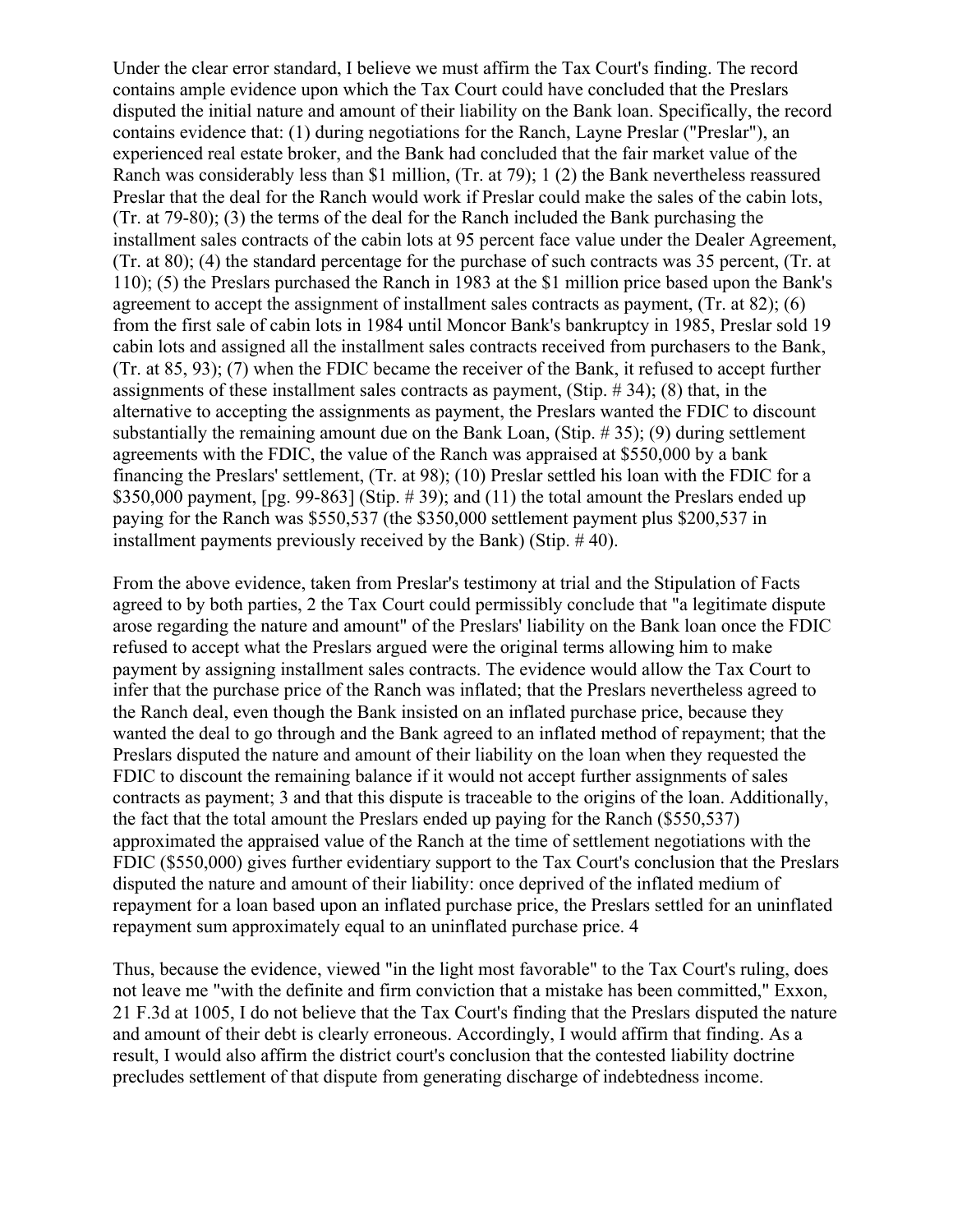Such affirmance, however, should be subject to a caveat. Lurking beneath the Preslars' contention that both the purchase price and the medium of repayment were inflated is the possibility that the Preslars aided Moncor Bank in the commission of fraud. The Preslars explain that the "[t]he purchase price financing of Moncor bank was nothing more than an attempt to pacify bank regulators," because the inflated price would allow Moncor bank "to perpetrate a fiction that a nonperforming loan was satisfied." (Aplee. Br. at 3.) Because the contested liability exception is an equitable doctrine, unclean hands on the part of the Preslars would preclude them from taking advantage of it. See Hocker v. New Hampshire Ins. Co., 922 F.2d 1476, 1486 (10th Cir. 1991). Thus, even with an affirmance, I would remand for a determination of the Preslars' role in the deception [pg. 99-864] perpetrated against bank regulators. If the Preslars were involved in fraud, I would not allow them the benefit of the contested liability doctrine. Two additional points in the majority's discussion of the contested liability doctrine merit comment. First, the majority relies on Commissioner v. Tufts, 461 U.S. 300 [51 AFTR 2d 83- 1132] (1983), which held that cancellation of a nonrecourse loan realizes discharge of indebtedness income. See id. at 311-13 (1983). The majority believes that this "underscore[s]" its own holding that cancellation of an unenforceable debt realizes discharge of indebtedness income, stating that "if the distinction between the recourse and nonrecourse nature of a loan has no bearing on calculation of gross income, the enforceability of a debt should be of equally minimal importance." Ante at 14-15. 5 Although unstated, the only way Tufts' holding "underscores" the majority's holding is if a nonrecourse loan is treated as the functional equivalent of an unenforceable debt.

To the extent the majority relies on this premise, I disagree. Nonrecourse loans and unenforceable debts are not functional equivalents. Nonrecourse loans are enforceable, unenforceable debts are not. A party may sue to collect on a nonrecourse loan, but cannot sue to collect on an unenforceable debt. While a taxpayer has no personal liability upon default of a nonrecourse loan, the taxpayer nonetheless is always liable for the loan. That liability merely is capped by the value of the underlying security interest. See Michael J. Graetz & Deborah H. Schenk, Federal Income Taxation 194 (3d ed. 1995). Given an unenforceable debt, the taxpayer has no liability. This distinction can make all the difference for tax purposes.

For example, Tufts held that a nonrecourse mortgage, like a recourse mortgage, must be treated as a true loan for tax purposes, so that a disposition of secured property where the buyer assumes the nonrecourse mortgage would result in a realization by the seller of the full unpaid balance of the mortgage, even if the value of the secured property is less than that of the unpaid balance. See 461 U.S. at 311-13; see also Marvin A. Chirelstein, Federal Income Taxation 291-92 (1997) (discussing Tufts). In so holding, the Supreme Court reasoned that "[t]he only difference between [a nonrecourse] mortgage and one on which the borrower is personally liable is that the morgagee's remedy is limited to foreclosing on the securing property," and that this "difference does not alter the nature of the obligation; its only effect is to shift from the borrower to the lender any potential loss caused by devaluation of the property." Tufts, 461 U.S. at 311-12. Hence, "[w]hen the obligation is canceled, the mortgagor is relieved of his responsibility to repay the sum he originally received and thus realizes value to that extent." Id. at 312.

From Tuft's reasoning, it is apparent that the lack of distinction between a nonrecourse and a recourse debt for discharge of indebtedness purposes does not negate but rather reinforces the applicability of the contested liability doctrine in this case. Because a nonrecourse debt is an enforceable obligation to repay, the cancellation of that debt would result in discharge of indebtedness income. Although the mortgagee's only remedy upon default is acquisition of the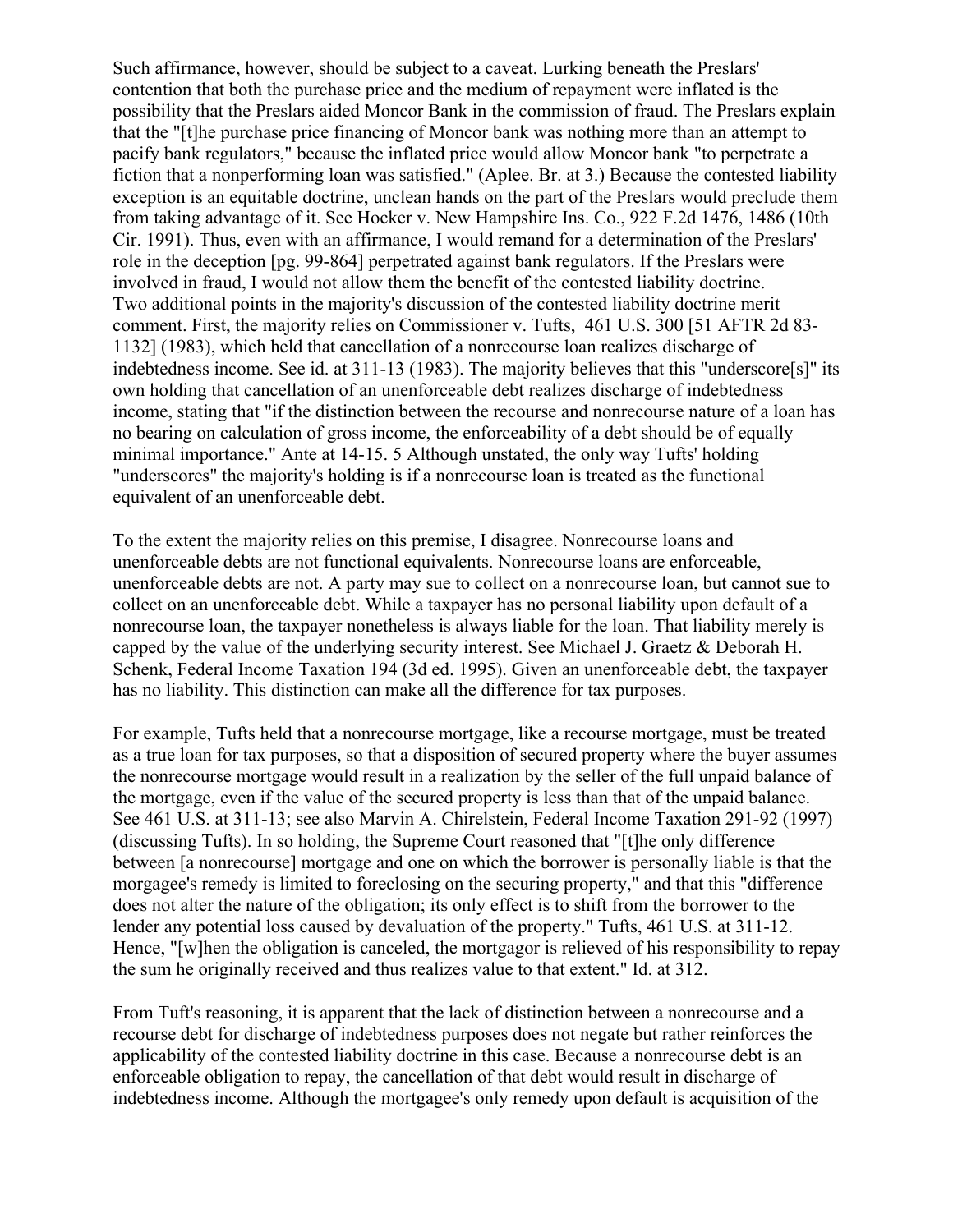secured property, that limited remedy does not affect the mortgagor's gain upon cancellation of the mortgage. That gain is the difference between the original amount of the debt which the mortgagor was obligated to repay and the canceled balance. In contrast, the borrower realizes no economic gain in the settlement of disputed debt which is unenforceable for reasons relating back to the origin of the debt. The settlement determines the original amount of liability. See N. Sobel, 40 B.T.A. at 1265; Zarin, 916 F.2d at 116. On the other hand, cancellation of an enforceable debt [pg. 99-865] would realize income to the extent of the discharge. See United States v. Kirby Lumber Co., 284 U.S. 1, 2 [10 AFTR 458] (1931).

Thus, contrary to the majority's reasoning, I believe an unenforceable debt is not the functional equivalent of a nonrecourse loan either in concept or in consequence, and the enforceability of a debt is of critical importance for purposes of the contested liability doctrine. Indeed, although cancellation of a nonrecourse loan ordinarily would result in discharge of indebtedness income, cancellation of a nonrecourse loan which is unenforceable for a reason relating back to the origin of the loan might have no tax consequences. Cf. Culp & Marsh, supra, at 292 (both nonrecourse and recourse debts may "give rise to a good faith dispute to which" the contested liability doctrine might be applied).

The majority suggests another limitation to the contested liability doctrine, stating that "even if the Preslars could demonstrate the property was worth less than the purchase price, they still could not invoke the contested liability doctrine in the absence of proof the loan they executed was tainted by fraud or material misrepresentations." Ante at 20. It is unclear whether the majority would require a showing of fraud or material misrepresentation in all invocations of the contested liability doctrine or only in cases where the value of property purchased is less than the stated purchase price. Regardless, no case law or commentary on the doctrine of contested liability requires proof of fraud or material misrepresentation generally or in the case at hand. Although the majority cites Commissioner v. Sherman, 135 F.2d 68 [30 AFTR 1378] (6th Cir. 1943), nowhere in the case does the Sixth Circuit state or imply the limitation suggested by the majority. Indeed, in reaching its holding that the taxpayers did not realize discharge of indebtedness income, Sherman did not discuss the contested liability doctrine, but rather relied on the purchase-price reduction doctrine. See id. at 70.

Moreover, I believe the majority's focus on the value of the property received is misplaced. For purposes of the contested liability doctrine, the value of what a taxpayer receives as consideration for entering into debt is not in itself dispositive. Instead, what is critical is what a taxpayer gives up, as that amount goes to the taxpayer's liability. See Culp & Marsh, supra, at 290 ("The disputed liability doctrine should focus on the indebtedness created, not on the property received."). In this case, however, it just so happens that the value of what the Preslars actually received (the Ranch) is probative of what the Preslars actually gave up (their indebtedness to Moncor Bank), because Moncor Bank agreed from the outset to an inflated medium of repayment on its loan to match an inflated purchase price for the Ranch.

II. Purchase-Money Debt Reduction Under I.R.C. Section 108(e)(5)

I believe the Preslars' have a potential argument that their settlement with the FDIC falls within the purchase-money debt reduction exception of I.R.C. section 108(e)(5), thereby rendering the settlement non-taxable. Although section 108(e)(5) only applies to reduction agreements between purchasers and sellers, the provision might possibly apply to the settlement between the Preslars and the FDIC. Section 108(e)(5) may apply because the FDIC merely took Moncor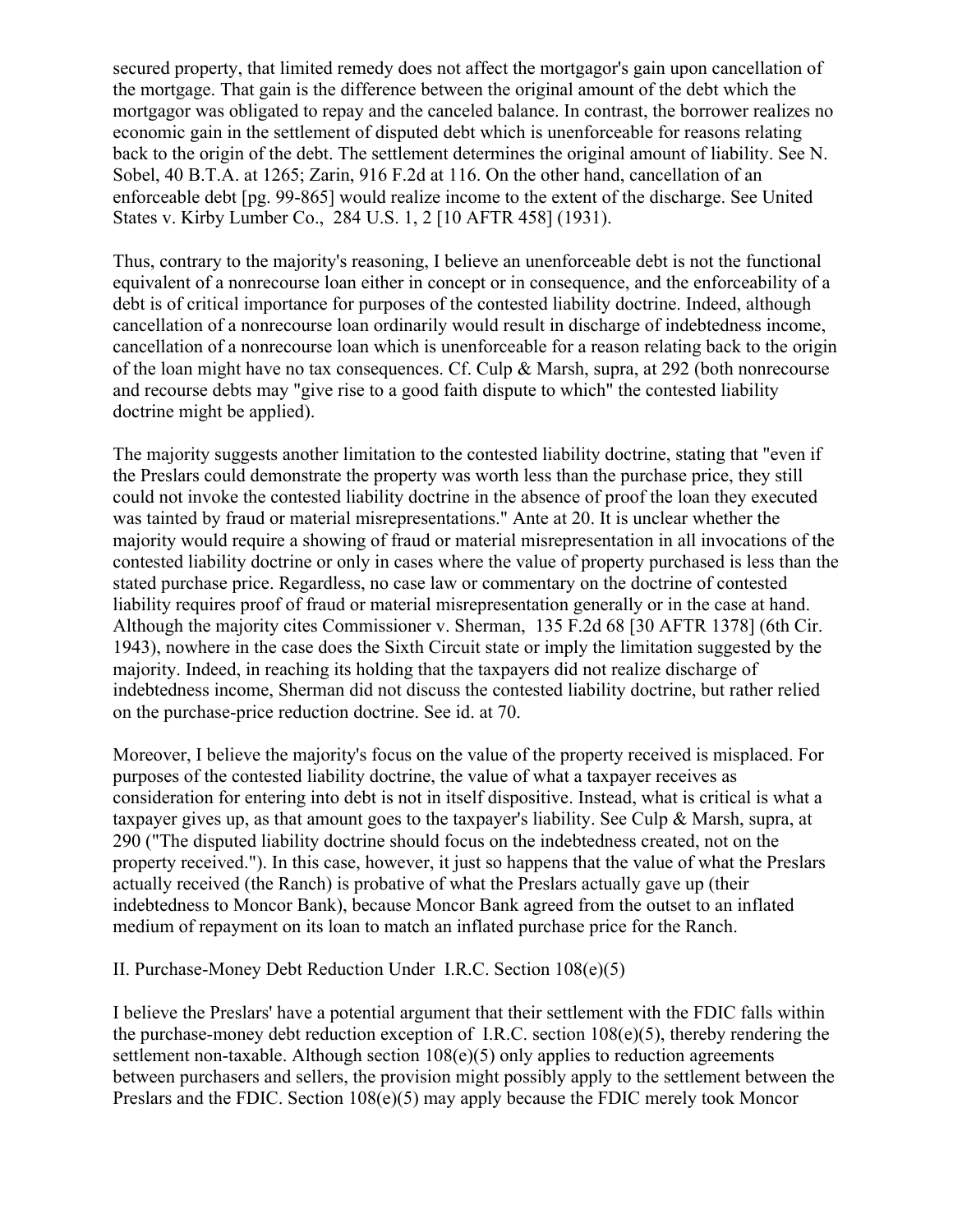Bank's place as its receiver, and Moncor Bank could be viewed for these purposes as the seller of the Ranch. Although High Nogal had formal title to the Ranch at the time it was transferred to the Preslars, it is arguable that the substantive attributes of title had already passed to Moncor Bank at the time of negotiations between Moncor Bank and the Preslars. The owner of High Nogal did not participate in the six-month negotiations leading up to the sale of the Ranch, (see Aplt. App. # 2 at 3), considered the Bank the "true seller," (Tr. at 118-19), and told Preslar to deal with the Bank because he had no control over any sale of the property, (Id. at 77-78). Additionally, the Bank financed the deal and received and disposed of all the assets of the sale without High Nogal's involvement. (Id. at 117-18.) In fact, the owner of High Nogal did not [pg. 99-866] even know the particulars of the deal, only the dollar amount. (Id. at 118.) Thus, from my review of the record, I believe Moncor Bank may have had de facto title to the Ranch. See United States v. Hall, 307 F.2d 238, 241 [10 AFTR 2d 5465] (10th Cir. 1962) (stating, in deciding that taxpayer did not realize discharge of indebtedness income, that "[c]ourts need not apply mechanical standards which smother the reality of a particular transaction"); 6 cf. Danenberg v. Commissioner, 73 T.C. 370, 382 (1979) (finding taxpayer to be seller of collateral where bank controlled final purchase price but owner in all other respects "was active in arranging the disposition of such assets"); Allen v. Courts, 127 F.2d 127, 128 [29 AFTR 92] (5th Cir. 1942) (stock broker who financed purchase of seat on New York Stock Exchange deemed "in effect" seller of seat). Because the Tax Court did not reach this issue, I would remand for a finding as to who was the actual seller of the Ranch.

In sum, I would Affirm the Tax Court's holding that the contested liability doctrine precludes the Preslars from recognizing discharge of indebtedness income, although I would Remand for a finding as to whether the Preslars participated in fraud in their deal with Moncor Bank, as unclean hands would prevent them from taking advantage of the equitable doctrine. Alternatively, because the Preslars might be entitled to a purchase-money debt reduction under I.R.C. section 108(e)(5) if Moncor Bank was the true seller of the Ranch, I would Remand for a finding as to whether the seller of the Ranch in fact was Moncor Bank. For these reasons, I respectfully dissent.

1 The Honorable J. Thomas Marten, United States District Judge for the District of Kansas, sitting by designation.

2 The Internal Revenue Service Restructuring and Reform Act of 1998, Pub. L. No. 105-206, section 3001, 112 Stat. 685, 726-27 (1998) (codified at 26 U.S.C. section 7491), popularly known as the "Taxpayer Bill of Rights," shifts the burden of proof to the Commissioner in certain cases where the taxpayer "introduces credible evidence with respect to any factual issue relevant to ascertaining the liability of the taxpayer." However, this amendment did not become effective until July 22, 1998.

3 Although Professors Bittker and McMahon correctly state in their treatise that the contested liability rule requires a valid dispute by a debtor of the amount owed to a creditor, they misapply the doctrine in their hypothetical. See Boris I. Bittker and Martin J. McMahon, Jr., Federal Income Taxation of Individuals paragraph 4.5[3][c] (2d ed. 1995). In their example, an individual buys business equipment for \$1,000 on credit but then refuses to pay because of an alleged misrepresentation or breach of warranty. The parties later settle for \$750. The professors assert the \$250 debt reduction is not taxable. We agree. The basis for the exclusion, however, is not the contested liability doctrine. There is no dispute over the \$1,000 purchase price figure